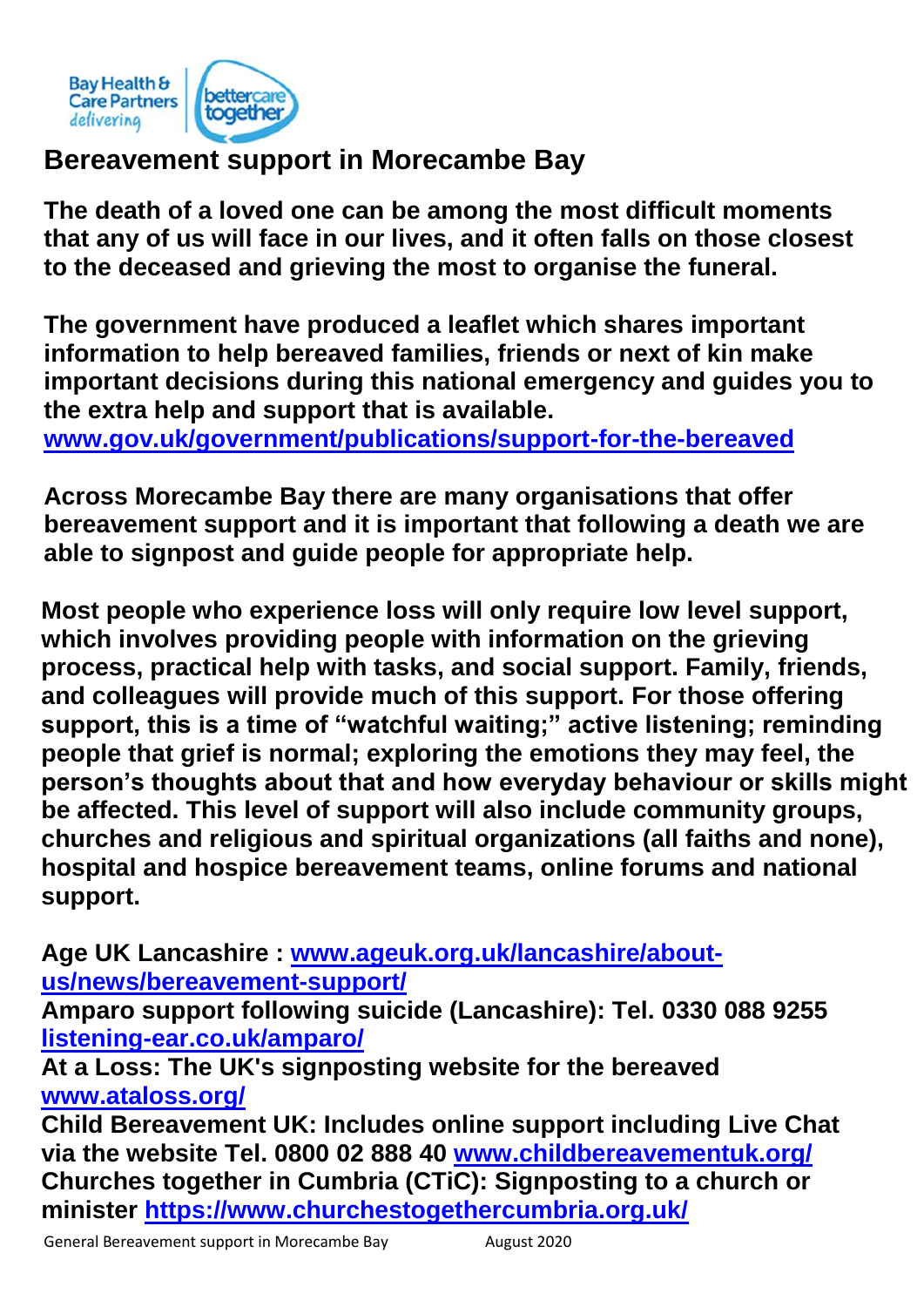

**Churches Together Lancaster: Signposting to a church or minister across North Lancashire [jane@newlifelancaster.org.uk](mailto:jane@newlifelancaster.org.uk) <https://together.ourchurchweb.org.uk/lancaster/> Cruse Bereavement Care: Tel. 0808 808 1677 [www.cruse.org.uk/](http://www.cruse.org.uk/) Dying Matters: [www.dyingmatters.org/](http://www.dyingmatters.org/) Every Life Matters (Cumbria): Support for people bereaved by suicide: [www.every-life-matters.org.uk/affected-by-suicide/](http://www.every-life-matters.org.uk/affected-by-suicide/) Grief Chat: Tel. 01524 782910 [www.griefchat.co.uk/contact-grief-chat/](http://www.griefchat.co.uk/contact-grief-chat/) Healthier Lancashire and South Cumbria: [www.healthierlsc.co.uk/suicide/bereaved-suicide](http://www.healthierlsc.co.uk/suicide/bereaved-suicide) Interfaith and Multifaith: [www.interfaith.org.uk/](http://www.interfaith.org.uk/) Marie Curie: Tel. 0800 090 2309 [www.mariecurie.org.uk/](http://www.mariecurie.org.uk/) National Bereavement Alliance: [nationalbereavementalliance.org.uk/](https://nationalbereavementalliance.org.uk/) National Bereavement Partnership: Tel. 0800 448 0800 <https://www.nationalbereavementpartnership.org/> NHS Bereavement Helpline: Tel. 0800 2600 400 [www.nhs.uk/conditions/coronavirus-covid-19/bereavement-advice-and](http://www.nhs.uk/conditions/coronavirus-covid-19/bereavement-advice-and-support/)[support/](http://www.nhs.uk/conditions/coronavirus-covid-19/bereavement-advice-and-support/) Schools Resources: [localoffer.cumbria.gov.uk/kb5/cumbria/fsd/advice.page?id=2imoH2hBqTs](file://///canlrli-vlnccg2/LNCCG/Community%20Services%20Development%202018%20onwards/Coronavirus%20(Covid%2019)/Covid-19%20End%20of%20Life/localoffer.cumbria.gov.uk/kb5/cumbria/fsd/advice.page%3fid=2imoH2hBqTs) [www.lancashire.gov.uk/media/916175/eps-bereavement-and-loss-covid-](http://www.lancashire.gov.uk/media/916175/eps-bereavement-and-loss-covid-19.pdf)[19.pdf](http://www.lancashire.gov.uk/media/916175/eps-bereavement-and-loss-covid-19.pdf) Samaritans: Tel. 116 123 free from any phone 0330 094 5717 local call charges apply<https://www.samaritans.org/> Sands: Support for anyone affected by the death of a baby Tel. 0808 164 3332<http://www.sands.org.uk/> St John's Hospice: Tel. 01524382538 www.sjhospice.org.uk/bereavement-support/ St Mary's Hospice: Tel. 01229 580305 [www.stmaryshospice.org.uk/our](http://www.stmaryshospice.org.uk/our-care/for-families/bereavement-support/)[care/for-families/bereavement-support/](http://www.stmaryshospice.org.uk/our-care/for-families/bereavement-support/) Suicide Bereavement Support Cumbria: Tel. 07572 975 721 or 07896 703 757 [www.sbs.org.uk/](http://www.sbs.org.uk/) Survivors of Bereavement by Suicide: Tel. 0300 111 5065 [uksobs.org/](https://uksobs.org/) The Good Grief Trust: [www.thegoodgrieftrust.org/](http://www.thegoodgrieftrust.org/) University Hospitals of Morecambe Bay: Tel. 01524 512406 [www.uhmb.nhs.uk/our-services/services/bereavement](http://www.uhmb.nhs.uk/our-services/services/bereavement)**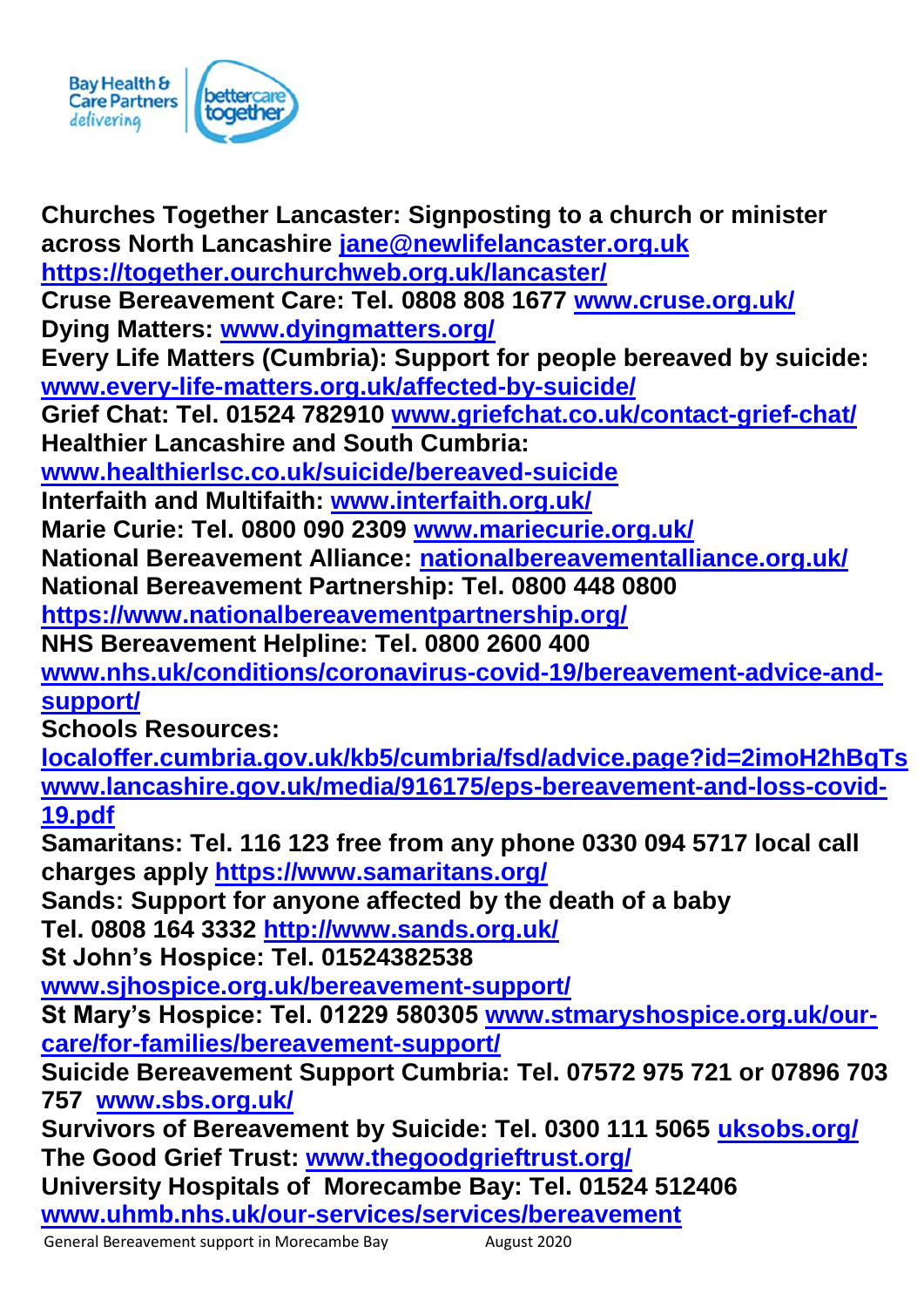

**Way Widowed and Young: For people aged 50 or under when their partner died: [www.widowedandyoung.org.uk/](http://www.widowedandyoung.org.uk/) Winstons Wish: Tel. 08088 021 [www.winstonswish.org/about-us/](http://www.winstonswish.org/about-us/) Bereavement and the coronavirus**

**The following is a list of nationally produced online information which families and carers can be signposted to during the Covid-19 outbreak about grief, funerals and support in exceptional times.**

**Child Bereavement UK: [www.childbereavementuk.org/coronavirus](http://www.childbereavementuk.org/coronavirus-supporting-children)[supporting-children](http://www.childbereavementuk.org/coronavirus-supporting-children) Compassion in Dying: helping people prepare for the end of life. How to talk about it, plan for it, and record your wishes Tel: 0800 999 2434 [coronavirus.compassionindying.org.uk/making-decisions-about](https://coronavirus.compassionindying.org.uk/making-decisions-about-treatment/)[treatment/](https://coronavirus.compassionindying.org.uk/making-decisions-about-treatment/)**

**Cruse Bereavement Care: [www.cruse.org.uk/get-help/coronavirus](http://www.cruse.org.uk/get-help/coronavirus-dealing-bereavement-and-grief)[dealing-bereavement-and-grief](http://www.cruse.org.uk/get-help/coronavirus-dealing-bereavement-and-grief)**

**Books for children: [www.cruse.org.uk/about-](http://www.cruse.org.uk/about-cruse/publications/recommended-books/books-for-children)**

**[cruse/publications/recommended-books/books-for-children](http://www.cruse.org.uk/about-cruse/publications/recommended-books/books-for-children)**

**Dying Matters: aims to help people talk more openly about dying, death and bereavement, and to make plans for the end of life.** 

**[www.dyingmatters.org/page/updated-resources](http://www.dyingmatters.org/page/updated-resources)**

**Faith Action: [www.faithaction.net/campaigns/coronavirus/](http://www.faithaction.net/campaigns/coronavirus/)**

**Humanist UK: [humanism.org.uk/2020/04/20/humanists-uk-welcomes](https://humanism.org.uk/2020/04/20/humanists-uk-welcomes-updated-guidance-on-funerals-during-the-pandemic/)[updated-guidance-on-funerals-during-the-pandemic/](https://humanism.org.uk/2020/04/20/humanists-uk-welcomes-updated-guidance-on-funerals-during-the-pandemic/)**

**Interfaith and Multifaith: [www.interfaith.org.uk/news/covid-19](http://www.interfaith.org.uk/news/covid-19) Irish Hospice Foundation: [hospicefoundation.ie/bereavement-2-](https://hospicefoundation.ie/bereavement-2-2/covid19-care-and-inform/) [2/covid19-care-and-inform/](https://hospicefoundation.ie/bereavement-2-2/covid19-care-and-inform/)**

**Marie Curie: [www.mariecurie.org.uk/help/support/coronavirus](http://www.mariecurie.org.uk/help/support/coronavirus) National Bereavement Alliance:** 

**[nationalbereavementalliance.org.uk/covid-19/](https://nationalbereavementalliance.org.uk/covid-19/)**

**[nationalbereavementalliance.org.uk/keeping-in-touch-when-someone](https://nationalbereavementalliance.org.uk/keeping-in-touch-when-someone-is-seriously-ill/)[is-seriously-ill/](https://nationalbereavementalliance.org.uk/keeping-in-touch-when-someone-is-seriously-ill/)**

**Network Health: Network for Pastoral, Spiritual & Religious Care in Health<http://network-health.org.uk/index.php/about/covid-19>**